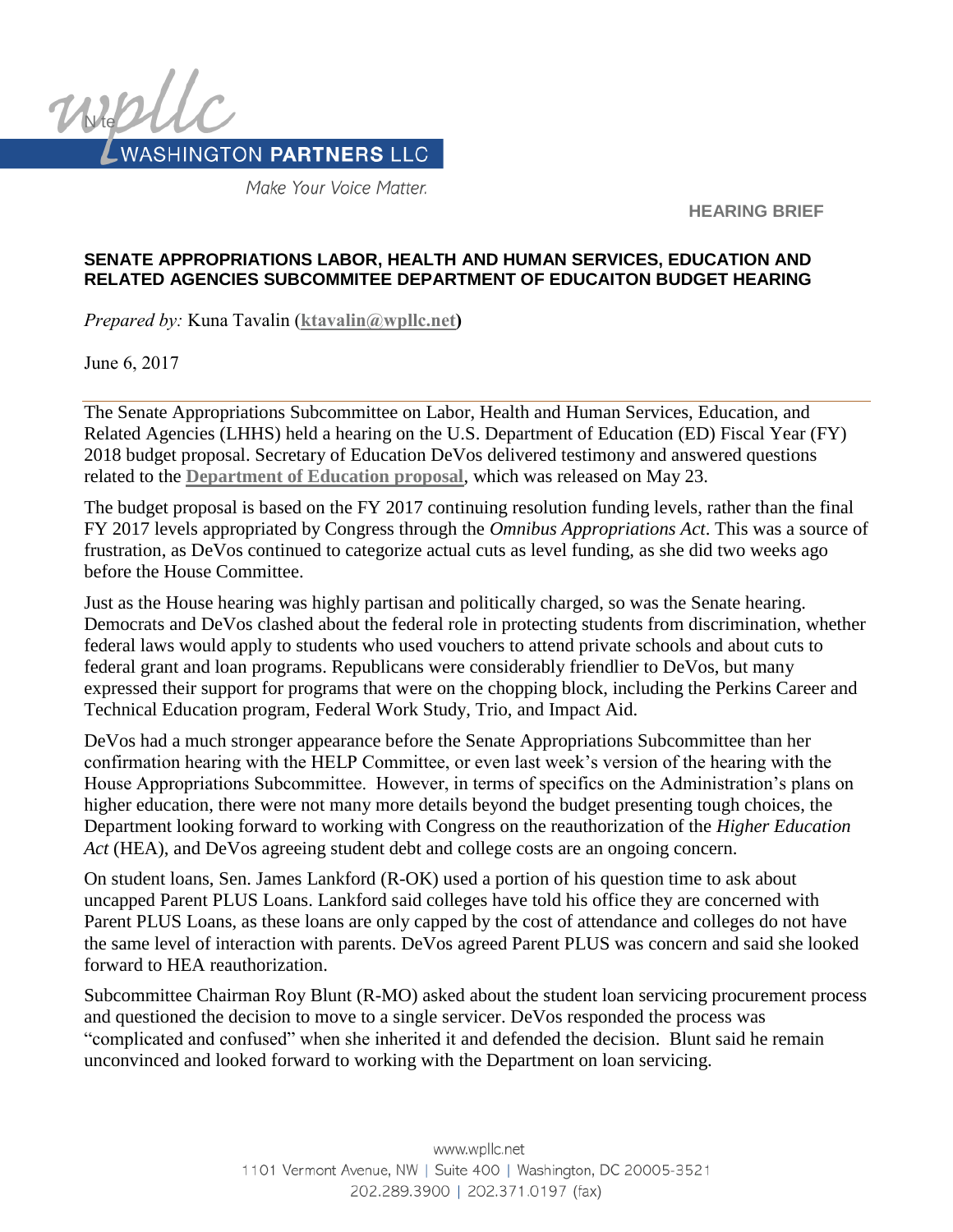HELP Committee Chairman Lamar Alexander (R-TN) said he was working on HEA reauthorization. He returned to one of his favorite themes—simplification of the student aid programs. DeVos said the budget took a step toward simplification and she looked forward to working with Alexander on HEA.

Democrats were critical of all aspects of the budget, including student loans and student aid. The elimination of Public Service Loan Forgiveness (PSLF) and Subsidized Stafford Loans were questioned and criticized by HELP Committee Ranking Member Patty Murray (D-WA), Minority Whip Dick Durbin (D-IL), and others. Senator Tammy Baldwin (D-WI), who also serves on the HELP Committee, was highly critical of the call to eliminate two Campus-Based Aid programs—Perkins Loans and SEOG—while significantly cutting the remaining one—Federal Work Study. Democrats were joined by several of their Republican colleagues in questioning the cuts to Work Study.

## **MEMBERS PRESENT**

Chairman Roy Blunt (R-MO); Ranking Member Patty Murray (D-WA); Full Committee Chairman Thad Cochran (R-MS); Full Committee Ranking Member Patrick Leahy (D-VT); Senators Richard Shelby (R-AL); Senator Lamar Alexander (R-TN); Jerry Moran (R-KS); Shelley Moore Capito (R-WV); James Lankford (R-OK); John Kennedy (R-LA); Marco Rubio (R-FL); Richard Durbin (D-IL); Jack Reed (D-RI); Jeanne Shaheen (D-NH); Brian Schatz (D-HI); Tammy Baldwin (D-WI); Chris Murphy; and Joe Manchin (D-WV).

## **WITNESSES**

**The Honorable Betsy DeVos,** Secretary of Education

### **OPENING STATEMENTS**

**Chairman Blunt** opened the hearing by welcoming Secretary DeVos and stating that it is a "difficult budget request to defend." He noted that just a month ago, Congress passed a bill that increases education spending, thus making it hard to understand how a \$9.2 billion reduction at ED will help vulnerable students. He went so far as to say, "It is likely that the kinds of cuts that are proposed in this budget will not occur," and said the committee needs to hear from DeVos to understand her priorities. He was particularly surprised by proposed reductions to career and technical education (CTE), TRIO and Federal Work Study, which he said will make it hard for low-income students to get into and succeed in college. He pointed out that outright cuts to programs such as the  $21<sup>st</sup>$  Century Community Learning Centers will be "all but impossible" to cut in his Committee. He also noted that his Committee has increased funding in charter schools over the last few years, and that he is interested in hearing DeVos' perspective on choice. Finally, Blunt remarked that he is eager to learn more about the reorganizing of Ed, and noted that state capitals such as St. Louis, MO are often far removed from Washington, DC.

**Ranking Member Murray** reminded DeVos that she has serious concerns with her "extreme ideological commitment to privatizing our public schools, extensive financial conflicts of interest and lack of understanding of the federal role in protecting the civil rights of students across the country." She added that there was public outcry that bogged down the Senate's phone lines during her confirmation and that every Democrat and two Republicans opposed her nomination and that Vice President Pence had to cast a tie-breaking vote for the first time in history on a cabinet nomination. Murray went on to say that DeVos has unfortunately done exactly what Murray feared she would do over the last few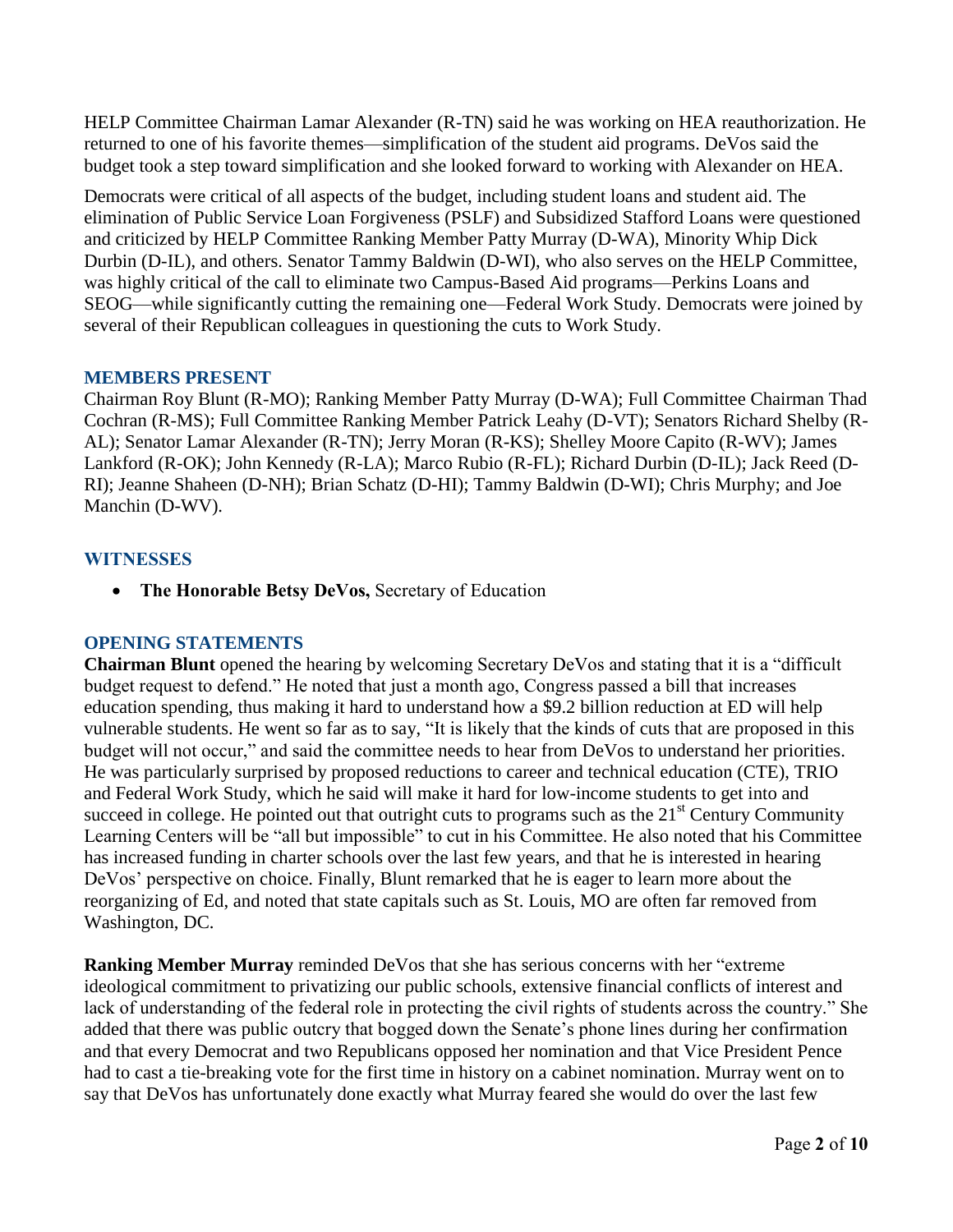months: not backed away from her unpopular, unsupported agenda; failed to compromise or work with Congress in good faith; failed to address conflicts of interest and ethical issues within ED; refused to answer basic questions Democrats have asked; and finally, proposing and defending a budget that has been decried by both Democrats and Republicans and the American public. Murray said she had many questions to ask DeVos, from why she hired counsel who comes directly from a for-profit institution under multiple investigations to why she rescinded guidance protecting transgendered students after testifying that all students should feel safe in school. Murray also wanted to ask DeVos why ED is eliminating protections for student loan borrowers in addition to more questions about the budget proposal.

Murray went on to note that the *Every Student Succeeds Act* (ESSA) is a bipartisan law to improve K-12 education, and rather than working with Congress on its implementation, she feels that DeVos has been undercutting it through privatization and portability. She noted that DeVos is using the budget to hold funds hostage from states unless they comply with her education agenda, a tactic that Congress has been outraged about for years. Murry was also interested in getting clarity on why ED is zeroing out the  $21<sup>st</sup>$ Century Community Learning Centers, eliminating the Title IV Part A flexibility block grant for states, freezing the maximum Pell award, eliminating the Supplemental Educational Opportunity Grants award, and cutting Federal Work Study in half.

**Appropriations Committee Chairman Cochran** delivered brief remarks. He said his state has children ready to learn and teachers who need training and are ready to teach. He added that there are good federal education programs that need to be funded. He said he pleads "guilty" to being a supporter of public education and noted his family ties to education.

**Ranking Member Leahy** said the budget displays a "fundamental lack of understanding" of the role of the federal government to support its people, including the middle class and "the most vulnerable among us." He noted that sequestration and budget cuts have hurt education. He summed up the education proposal as "abysmal." He was highly critical of the Administration's "school privatization" agenda and invited DeVos to a rural area such as Vermont, where school choice is not an option. He closed by noting that creating opportunities in America cannot come through cutting funding for schools.

### **WITNESS STATEMENT**

**Secretary DeVos** delivered similar remarks she delivered before the House Subcommittee two weeks ago. She said she looks forward to working together to fund education programs that can best serve all students, and that today's hearing will focus on the "numbers and mechanics of the budget." She reiterated the story of a Connecticut boy, Michael, who experienced bullying in a high school she categorized as dangerous. He barely passed his classes and ended up in a low-skilled, low-wage job until a course in community college changed his path. He is now on the way to becoming an emergency school nurse. DeVos recognized the controversy that stirred after she relayed his story, including outcry from the Hartford, CT community where Michael went to school. She quoted an op-ed that he published after her hearing and noted that by telling his story she was not admonishing his school in CT or endorsing his current college but was rather illustrating that for many students in America, school is not working in its current form and students do not have alternative choices. She urged the Committee to keep Michael in mind as they consider her budget proposal, which she said lays out plans that will provide all students the chance for an equal opportunity in education, puts decision-making power in the hands of states, where it belongs, and allows parents to choose the school that best meets their child's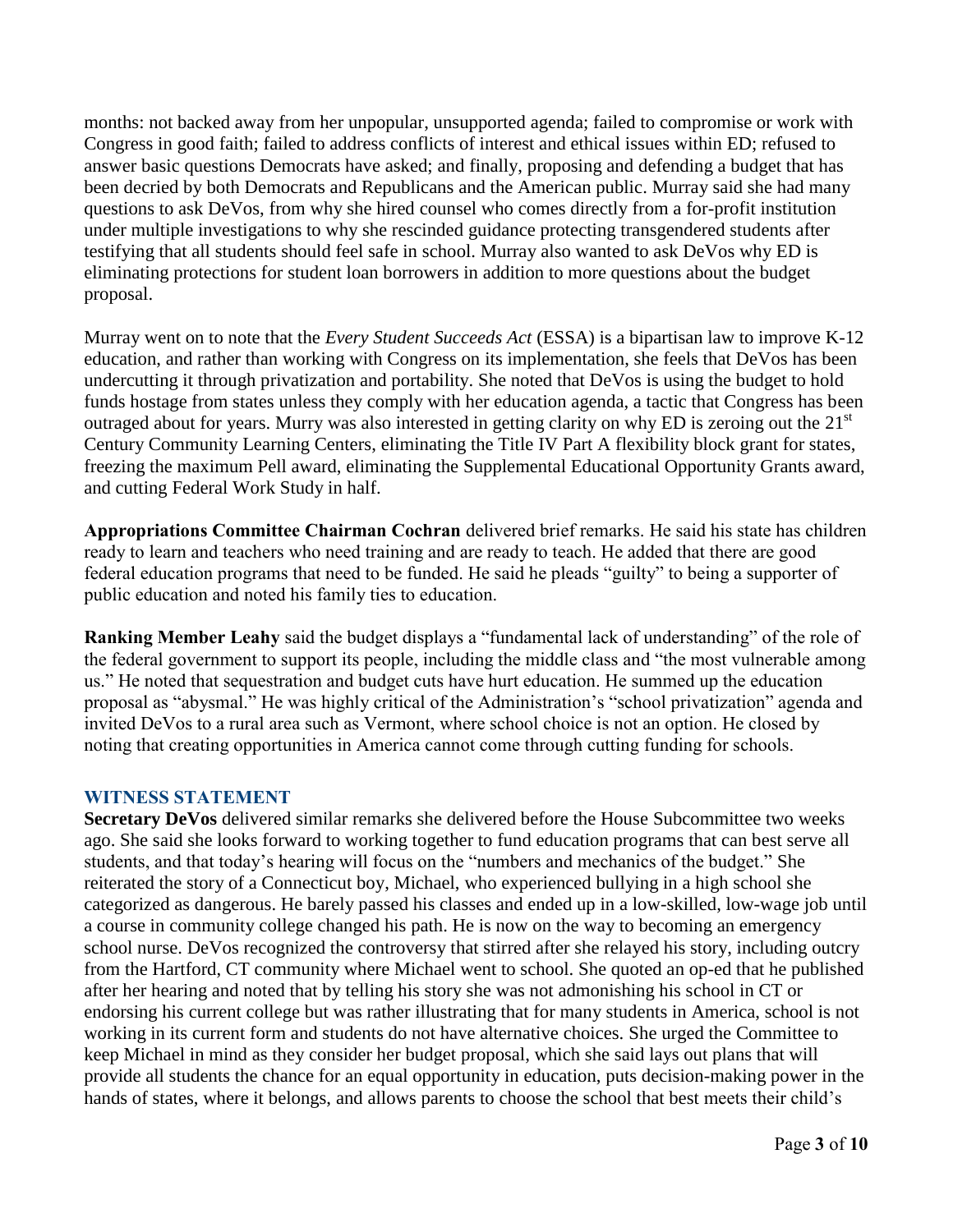needs. She said while the budget does cut ED by 13 percent and makes hard decisions on how to spend limited taxpayer dollars, the thought behind it is refocusing the budget to support long-standing federal funding streams, to support innovation and to phase out duplicative, ineffective programs or programs that could be funded by private or philanthropic dollars. DeVos later said the budget fulfills the President Trump's promise to "devolve power from the federal government and place it in the hands of parents and families," and concluded that the power of parents to select the school that meets each child's needs will improve the education system and make it "the envy of the world."

#### **MEMBER QUESTIONS**

**Chairman Blunt** began with a question about year-round Pell grants. He said year-round Pell gives working adults and first generation college students a chance to succeed in college. Blunt added he will be watching closely to make sure ED does not provide extra hoops or other rules and regulations that will make it hard to get the third annual semester of Pell Grants. DeVos responded that she will commit to honoring the intent of Congress in implementation at ED and the year-round awards will be available July 1. Blunt added that the earlier schools know how easy it will be for students to get that extra semester of Pell Grants, the better they will be able to plan for next year's summer semester, a hint to DeVos that ED should be providing some kind of guidance in the near future. Blunt then pivoted to loans, and said he is working with ED to encourage more competition between loan servicers. He asked why ED made the decision to propose only having one student loan servicer for federal student loans, which he said seems like the wrong direction. DeVos replied that the process began before she arrived at ED, and that the process was "complicated and confused" when she inherited it. She said ED will be reexamining the servicing arrangement. She said the method of servicing before, with ED being the "host" to four platforms and additional providers, was too complicated for students. A single servicer could engage a wide variety of contractors to work with, and could have sole accountability, bringing efficiencies and effectiveness to students and ultimately a higher level of competition. Blunt responded that while he is not convinced, it is something that he looks forward to continuing to discuss.

**Ranking Member Murray** noted that the budget request includes multiple items beyond the scope of ESSA, including a "manipulation" of the Education Innovation and Research Grants to create a new private school voucher program. Murray asked if DeVos will require private schools participating in the voucher program to comply with the Individuals with Disabilities Education Act (IDEA) (to which DeVos replied, "absolutely,") and civil rights laws, including laws about sexuality and gender identity (to DeVos she replied yes). There was then a combative exchange about ED's role in the voucher program, with Murray noting that it is part of a federal proposal paid for by federal tax dollars. DeVos replied, "Let me be clear, schools that receive federal funds must follow federal law, period." Murray went on to criticize a \$578 million cut to Title I. DeVos defended the proposal, noting that it was intended to be fully funded based on the numbers she was working with at the time. Murray pushed back that it is truly a cut because she is basing her numbers on real world numbers and current law. That exchange, like the previous one, was heated. Murray's final question was about unauthorized programs. She noted that Republicans criticized the Obama Administration for proposing funding for programs that were not authorized and asked DeVos why she was following suit with proposals for ideas that have already been rejected by Congress and requesting new authority for a new \$1 billion proposal for portability while cutting funding from ESSA.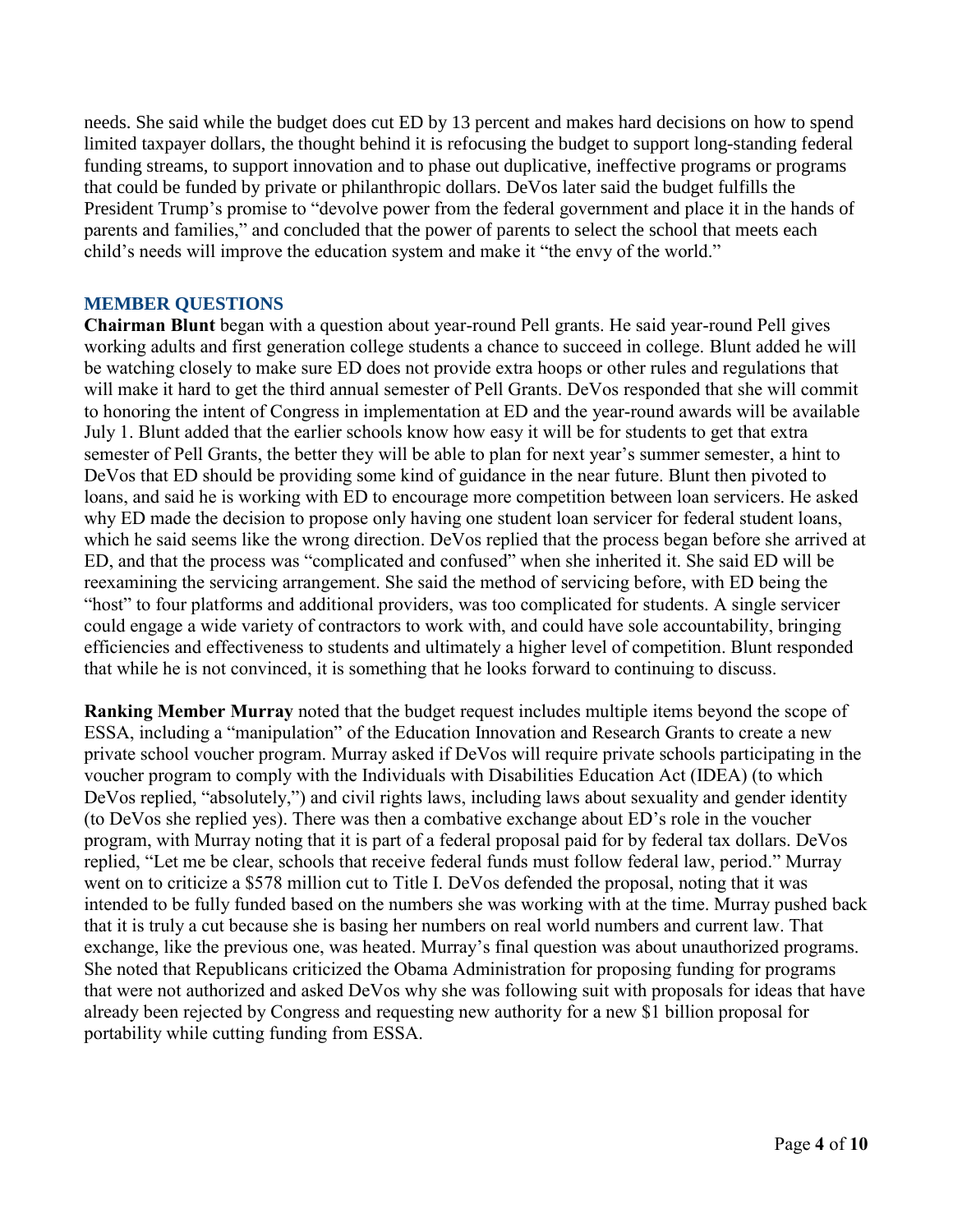**Chairman Cochran** said that many federal programs are expected to solve problems that are really up to states and localities to figure out, but that he looks forward to work together on teacher recruitment and retention, childhood education and other programs that contribute to educational success.

**Senator Durbin** welcomed DeVos and said he thinks the country is facing a student loan crisis, with student loan debt higher on average than credit card debt in America, with totals growing every year. He said he can find no relief but additional stresses in the ED budget for students who need to take out loans for higher education. He was particularly critical of the cuts to PSLF and Subsidized Stafford Loans. Durbin returned to his favorite topic, adding that the most heavily subsidized public companies are forprofit colleges and universities. He asserted that only nine percent of higher education students go to forprofit institutions, yet 35 percent of student loan defaults come from those institutions. He called DeVos' policies around for-profit colleges disturbing, including hiring counsel from that industry to delays on the gainful employment rules, and asked what DeVos is going to do about student debt and for-profit colleges. DeVos replied that she agrees student debt is a great concern. She said the budget does not increase student debt burdens, but in fact gives students a well-defined and new way to address their student debt in the long-term by an income-based repayment plan that caps repayment at 12.5 percent and 15 years of payments for undergraduate students. She added that the federal government has not done a good job of showing students their full menu of options, and the emphasis has been on fouryear colleges and universities rather than including career and technical schools.

**Senator Shelby** said in rural areas such as Alabama, the infrastructure to establish and promote charter schools does not exist. However, he noted, there are institutions of higher education uniquely situated to address the needs of students. He added that many of these areas are in need of alternative education settings for students in the K-12 system, and asked if she would support allowing institutions of higher education to establish charter schools in those instances. DeVos recognized the unique needs and circumstances of rural areas and suggested that thinking about schools in terms of bricks and mortar may not be the right approach. She added that exploring collaborations with institutions of higher education, as well as virtual learning for classes that a school may not be able to afford a teacher for, would be another idea to explore. Shelby shifted to technical education, which he said is a great need of his constituents so they can have skills that match the marketplace. He noted that the Administration has stated their support for career and technical education, but was perplexed as to why the budget proposes cuts to CTE programs. He asked whether perceived implications of the cuts were considered when determining the budget. DeVos noted that the budget still maintains nearly \$1 billion and calls out investments in STEM, but more broadly, she said that these efforts have been siloed between Departments and the Department of Labor also has similar programs. She urged the Committee to look more holistically at career and technical education.

**Senator Shaheen** cited a student who wrote to her about his afterschool program and what a difference it has made to him and his community. She quoted the student, who described his childhood as one of poverty, without a connection to his birth parents and feeling like an outcast. He described the impact the afterschool program had on his life. Shaheen noted that DeVos, in her opening statement, said she seeks to support programs that have meaningful results. Shaheen said that  $21<sup>st</sup>$  Century Community Learning Centers do provide meaningful results and her budget would take them away. "What would you say" to that student, she asked. DeVos responded that ESSA provides flexibility for situations such as the scenario she described. Shaheen interrupted that a state like New Hampshire doesn't have the flexibility to support afterschool programs if the federal funds are stripped. She then followed up on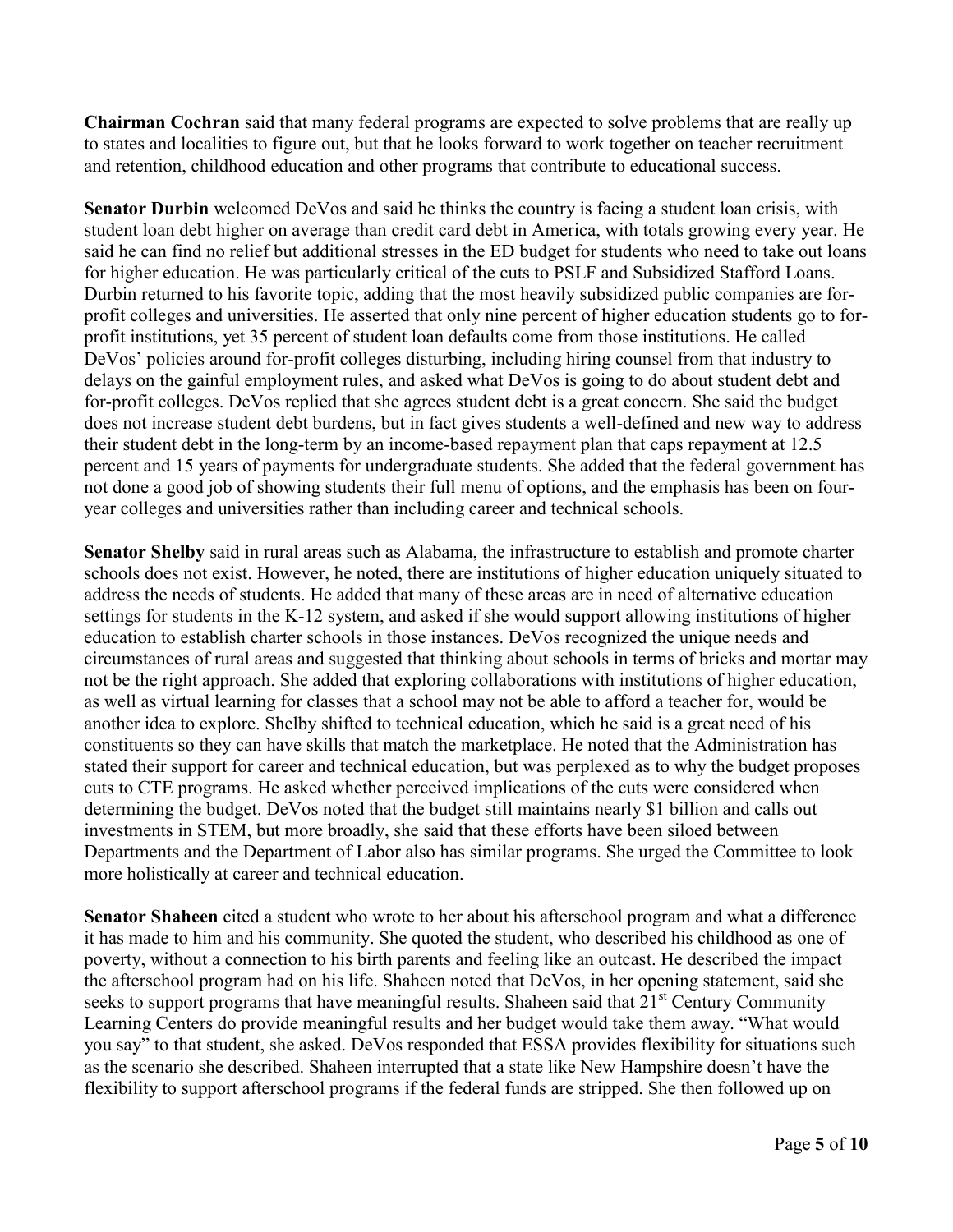Durbin's question about student loan debt. She said her state has the highest rate of student loan debt and asked again she is reducing the opportunities for students to afford higher education through elimination of subsidized student loans. DeVos returned to the question of  $21<sup>st</sup>$  Century funds, stating that less than half of eligible students attend afterschool programming, they don't attend regularly and there have been no positive results. Shaheen said that is not true in New Hampshire and asked why she would make her young people suffer because some programs in some places don't work as well as they should. She added that it is ED's job to ensure quality. The exchange ended with DeVos again pointing to flexibility in ESSA and Shaheen again noting that without funding, there is no flexibility.

**Senator Alexander** asked if DeVos will follow the law when approving ESSA state plans or if she will be tempted to push her own policy agenda. She replied that she will be following the letter of the law. He noted that a waiver in the law is only for exceptional conditions and not to be used for the Secretary to push an agenda and asked if she will respect the law in that regard. She again responded in the affirmative. Alexander pivoted to higher education and a Senate report about the red tape that institutions must deal with to comply with ED requirements. He asked if DeVos will prioritize eliminating the dozen proposed eliminations that can only be done by the Secretary, including reporting data and other issues. DeVos assured him that she would. Alexander informed DeVos that he is working on a reauthorization of the Higher Education Act, and asked if she would work with Congress to make federal student aid applications simplified. She again said yes. Alexander also mentioned streamlining student loans and student aid, and asked if she will work with Congress to simplify repayment and reduce the number of loans. DeVos agreed and noted that her budget is a good step toward simplification.

**Senator Schatz** highlighted DeVos' justification that cuts in the budget could be supported by state, local and private foundation money. He noted that that state and local spending on education has decreased and private foundations cannot fill the void, and asked whether she expects this to be a \$9 billion decrease in education spending. DeVos replied that the approach to the budget was to make tough decisions and respect the taxpayer. He interrupted that she stated that "programs that are cut could be supported through state, local and private sources." She replied that some programs recommended for cuts are duplicative, ineffective or could be supported by private dollars. "Do you include the cut of 40,000 teachers to be part of that category of duplicative, ineffective or could be supported by some other entity?" he asked. DeVos replied that if he is referring to Title II, those funds have been used for a broad range of teacher initiatives and have been thinly spread and in some cases are less than \$10,000 per school, so there is little evidence of effectiveness. He interrupted and asked if she has spoken to principles about those funds. She pushed back that ESSA allows for great flexibility to target resources to effective teacher training and improvement programs. Schatz reiterated Shaheen's assertion that flexibility does not exist without funding, so to say that cuts to  $21<sup>st</sup>$  Century Community Learning Centers, Title II and CTE will have new flexibility while cutting them is false, and that localities don't want this "flexibility," they want resources. DeVos replied that she has actually heard from a lot of state and local leaders that they do want flexibility.

**Senator Lankford** asked how the \$1 billion portability proposal for Title I funds is different than Race to the Top (the Obama-era ED initiative that Republicans were highly critical of because it attached strings to federal funding for states). She replied that it differs because it is voluntary and only states that want to participate will do so. She added that there are no additional requirements for that pot of money. Lankford then pivoted to the Parent PLUS Loan program, noting that there are no caps on the amount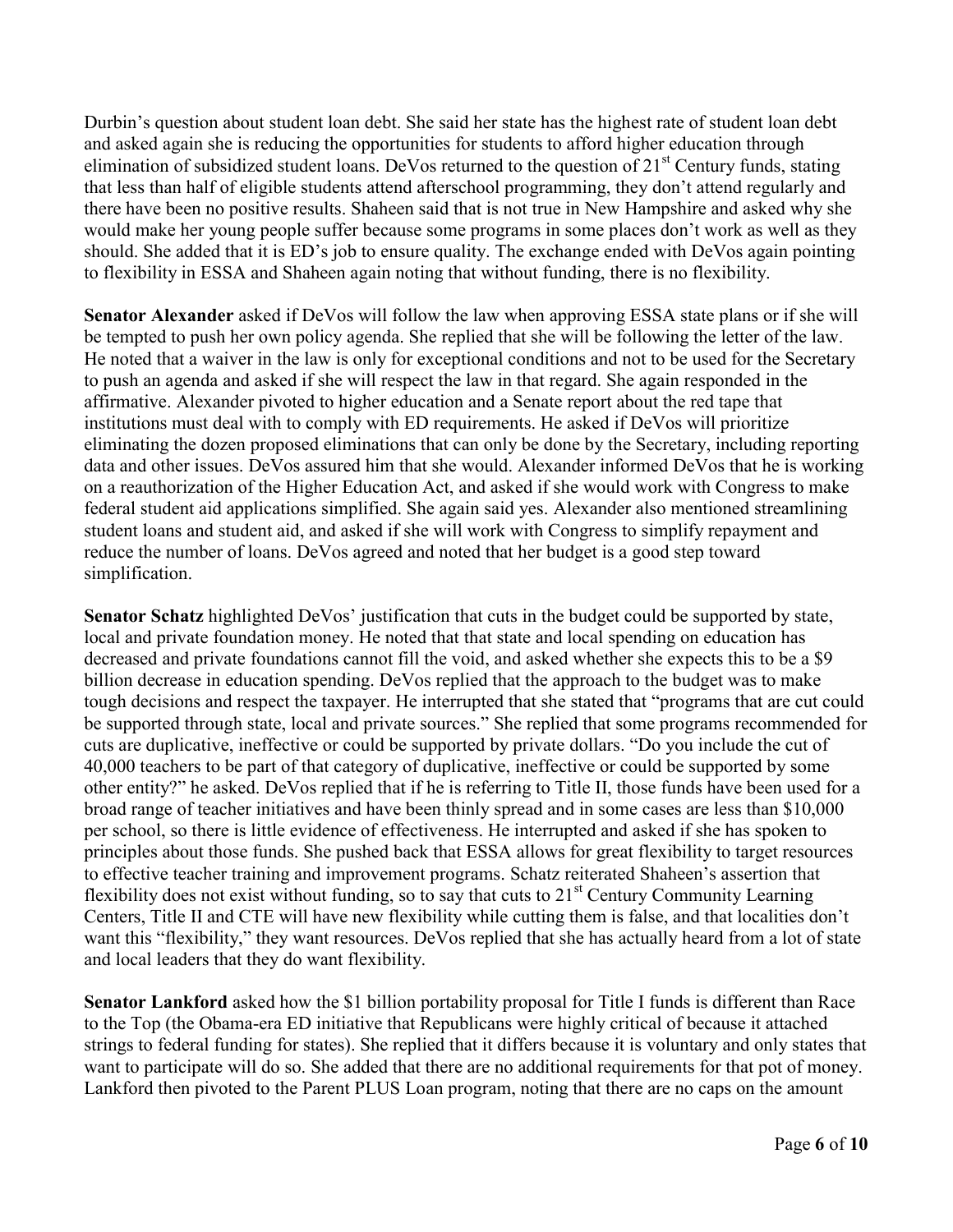they can take out, and it is becoming a bigger and bigger issue. DeVos said the issue plays into how students are informed about their options for higher education and its alternatives, and said it is an area of concern that should be considered during a HEA reauthorization. Lankford added that his universities work exceptionally hard to honor every student, but when officials come to campuses to do a Title IX report, they are instructed to find "something." He said when there is a problem, "let's work together to fix it," but not create problems where there are none.

**Senator Merkley** asked DeVos if she has stated that if a private school gets any federal dollars they will not be allowed to discriminate on the basis of gender identity or sexuality, and asked her to clarify since the intersection of federal law and private schools can be "murky." She replied that where the law is unsettled, ED will not be making decrees. He asked her to clarify on the area of discrimination and she reiterated her previous phrase. She had the same response when Merkley asked her what her interpretation of existing law is as it pertains to private schools and religious discrimination. Merkley noted that she refused to answer the question. Merkley then asked about student loans, arguing the proposal increases the cost burden on students. DeVos disputed that assertion and countered that income-based repayment with a 15 year cap makes loan repayment less costly for students. Merkley clarified that for graduate students the cap is 30 years. He asked if it would be better for students to reduce their debt by doing Work Study, which was cut in half under the budget proposal. She replied that the proposal reduces Work Study, doesn't eliminate it. She said she thinks it is great for students to work in college but it does not need to be on campus. She added that it does not apply to graduate students (grad students are eligible for Work Study). Merkley noted that an additional stress on student debt is that the Pell Grant maximum award does not keep pace with inflation, so students can buy less with their grant each year and asked if that makes it harder for families. She replied that having yearround options will help students get through school more quickly, and added that Pell is important and has received priority in ED's budget.

**Senator Capito** thanked DeVos for her year-round Pell proposal but expressed frustration about a rejected application for Upward Bound at West Virginia State University, an HBCU, because of a \$104 error on a worksheet. DeVos replied that she was also frustrated by the errors in the grant competition before her time at ED, and said she is now revisiting rejected applications because Congress has provided an additional appropriation to support that effort. She began to say she could not reopen a closed application, and Capito interrupted that she rejects that assertion and asked her again to look at it. Capito then voiced her concern for cuts to 21<sup>st</sup> Century Community Learning Centers, which she said are valuable for myriad reasons in West Virginia. She asked what the alternative is for kids in her state, where they are \$500 million "in the hole." DeVos reiterated that the decisions in the budget proposal were based in large part on results, and the program did not show favorable results and was outside the core mission of ED.

**Senator Manchin** welcomed some West Virginians from a 21<sup>st</sup> Century Community Learning site. He pivoted to school choice and said the rural parts of his state do not have the "luxury" of choice. He asked how his state and others can "make up the difference" with money that they will not be seeking for vouchers. DeVos noted that the ED funding stream for rural schools is being maintained. She said the state is best positioned to make decisions about its citizens, and said she looks forward to its ESSA plan. Manchin then turned to Title IV Part A of ESSA. He cited the opioid crisis as a particular strain on schools that Title IV Part A could alleviate, but ED proposes elimination of the program. DeVos agreed that opioid addiction is a concerning one, and went back to the ESSA state plan. "Well, they don't have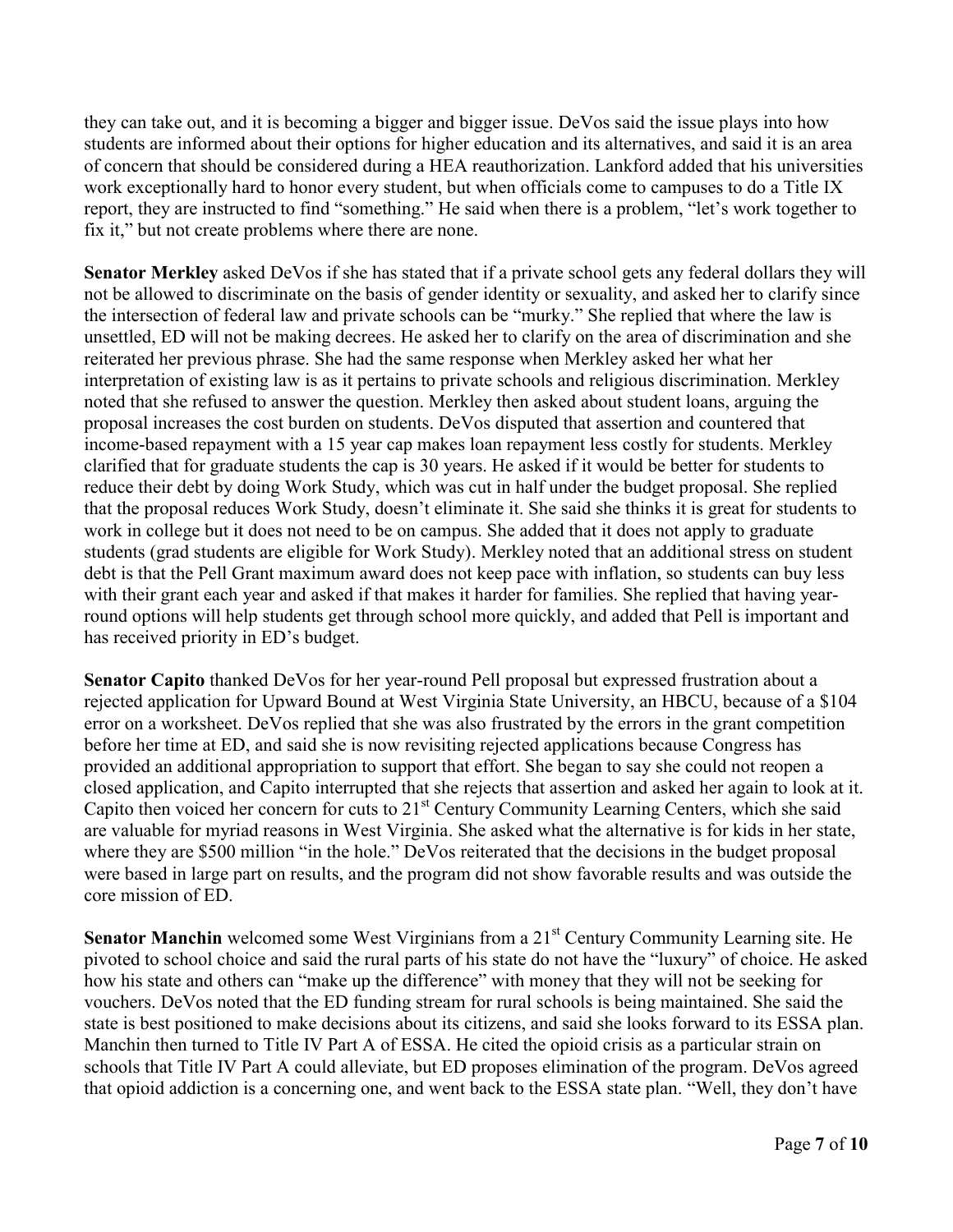the money, that's the problem," Manchin replied. DeVos added that the Promise Neighborhood program can also help. Manchin added as his time ran out, that Medicaid in schools is often a first line of defense and she must consider it.

**Senator Kennedy** said that his research shows a quadrupling of funding for ED since 1989. He said part of DeVos' job is to manage taxpayer money. He asked if DeVos found waste, to which she responded that yes, they find waste regularly and she expects more will come out in the following months. Kennedy then asked if DeVos finds it odd that success in education is measured based on how much money is being spent, rather than student outcomes. DeVos agreed that is strange, and she added that the Obama Administration wasted \$7 billion on failing schools with no results (referring to the School Improvement Grants program). Kennedy recalled that he saw a statistic that shows Slovakia spends half the money that the United States spends on education and yet they are ranked the same. DeVos agreed. Kennedy said his theory is that we have the best colleges in the world but "our problem is elementary and secondary education." He said Americans can do the most amazing things, but "we can't seem to teach our kids how to read and write and do basic math when we have 18 years to do it, and I don't understand that." DeVos agreed that is true. Kennedy added, "I can go to my overpriced grocery on Capitol Hill and chose from six kinds of mayonnaise, how come I can't do that for my kids," and said he would support vouchers or any proposal that could yield better results. He punctuated his line of questioning by asking if she would support a bill that requires any lawmaker who writes federal education law to teach at least once a year. DeVos responded it is an "interesting idea."

**Senator Baldwin** asked DeVos to speak to the cut to the Perkins Career and Technical Education program, as well as eliminations of the 21<sup>st</sup> Century Community Learning Centers and Supplemental Educational Opportunity Grants (SEOG), all of which she noted can be used to support STEM education. She noted that the proposal includes an unauthorized \$20 million grant program for STEM, and asked how that is sufficient to support all the cuts in the budget which the Senator noted amounts to approximately \$1.5 billion in formula funding for every state. DeVos said that reauthorizing HEA, including CTE needs to be part of the conversation. She said the grant program is meant to foster creativity and innovation. Baldwin then asked about college affordability, which she said is being harmed significantly by the elimination or significant cuts to the Campus-Based Aid program, which allow campuses to target and fine-tune financial aid to students they know are in need. She added the proposal also cuts billions in federal loans and breaks a promise by eliminating student loan forgiveness. DeVos said Perkins Loans were not reauthorized, argued SEOG is duplicative Pell, and pointed again to year-round Pell

**Senator Rubio** noted that he went to public schools, would not have been able to go to college without Pell grants, and had significant student loan debt. He noted that one of the great things about our country is that we teach everybody, and not all nations do that. He added that children bring everything with them into the classroom, including their experiences outside of school, many of which need to be addressed, which costs money.. He said the best schools in Miami are public, but many people pay to send their kids to private schools because they like that environment. Rubio asked how the budget accounts for issues for which students struggle greatly, such as homelessness, lack of access to internet, hunger and more "so that our education system lives up to the country's motto that all people are created equal." DeVos replied that the budget seeks to fund and give the greatest amount of flexibility to states and localities because they are best equipped to work with their children.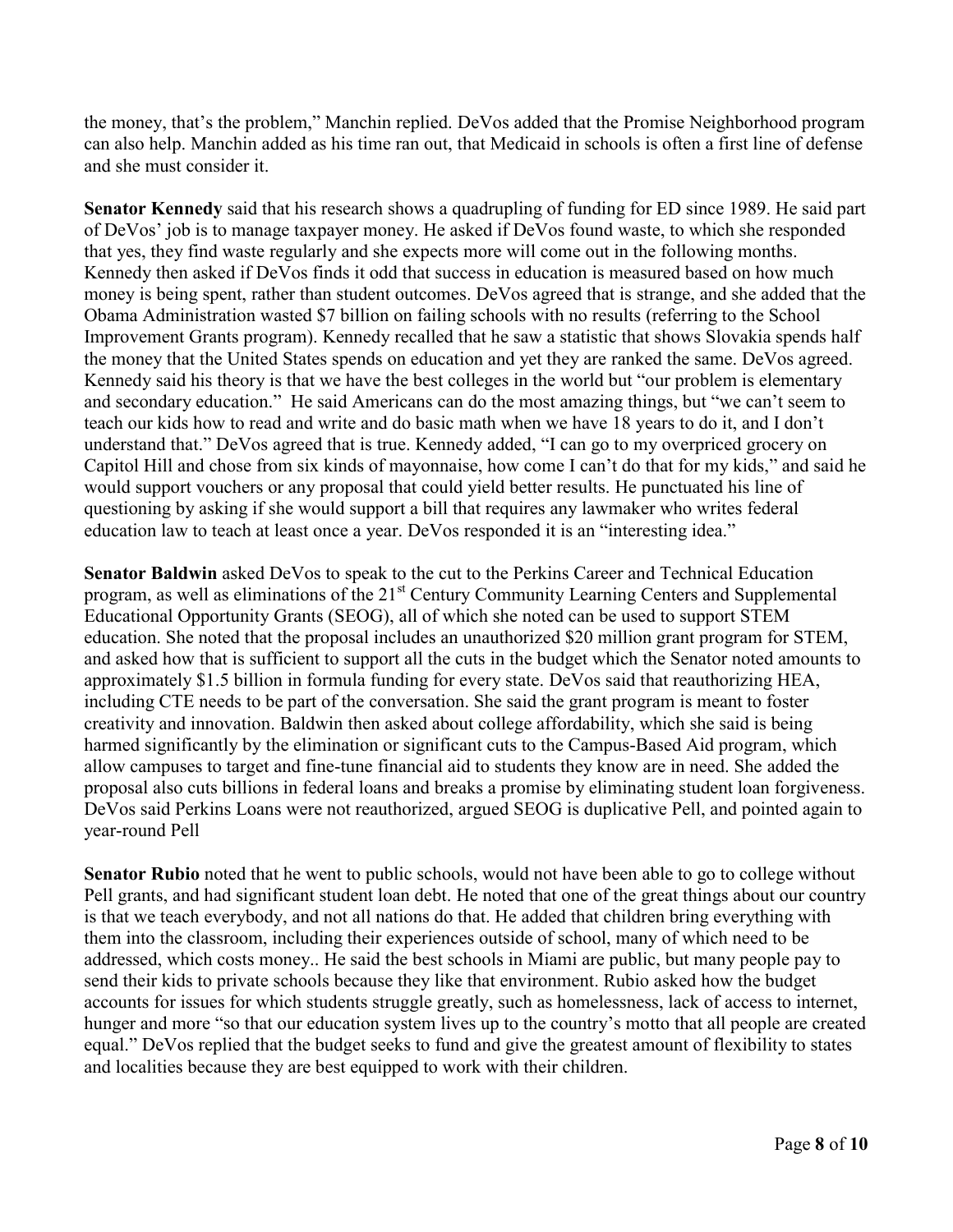**Senator Murphy** said that with all due respect to his colleague from Louisiana (Kennedy), education is not mayonnaise, and "the day we compare the two is the day we have given up on our kids." He said one of his concerns about the ED budget is that DeVos' family was invested in K-12 Inc., a for-profit charter school company that was trying to undermine public education. He asked what kinds of protections will be included in a proposed voucher program to ensure federal dollars do not end up in the pockets of CEOs. DeVos said in her view the question is not the tax status of the school, but the achievement of students. Murphy reiterated his question. DeVos said that if parents make the choice to send their students to for-profit schools and students show results, that is a better focal point. Murphy asserted this reply shows DeVos is not concerned with taxpayer dollars. Murphy said he does not fundamentally believe that the Administration cares about students because the proposal has massive cuts to programs that help students such as the ones from East Hartford, where Michael (from her testimony) is from. Murphy listed afterschool programs, career and technical education and Title II. He then pivoted to the poor outcomes from charter schools in Detroit and all over Michigan and said he believes these school choice options are about a massive transfer of funding from public to private hands, padding the pockets of CEOs.

**Senator Moran** noted that year-round Pell cannot be awarded until ED issues guidance, and summer courses have already begun on college campuses. He asked when guidance will come from ED and if it will be in time for this summer's classes. DeVos responded that ED is on track to distribute the funding on July 1, "so, for the summer." Moran reminded her that courses have already begun for the summer semester but thanked him for the update. Moran then asked about DeVos' commitment to fully funding IDEA and asked if there is a way to prioritize budget decisions on IDEA. DeVos said that if you consider cuts to other areas, there is a real commitment to funding IDEA. In regard to Title I, Moran noted that the additional \$1 billion is for portability. He recalled her commitment that ED would not support mandating options for states and localities, so he asked for a reassurance that is still true. DeVos agreed that the proposal level-funds Title I, and the additional \$1 billion is an opt-in program so that no state that foregoes the option will see a reduction in funding. Finally, Moran asked about Impact Aid, which he said is a priority for him. DeVos said the proposal does continue to fund the program except in places where there are no federally connected children because the legislation needs to be updated.

**Senator Reed** asked if there is a requirement that schools must take all children with vouchers who apply. DeVos replied, "if schools are taking federal funds, they need to follow federal law." Reed asked what that means, and if it means a private, for-profit school would have to accept any student with a voucher, and if that student has a disability, the school would need to follow IDEA laws. DeVos reiterated her prior statement. Reed clarified whether a voucher is considered federal funds. DeVos replied that currently there are no vouchers, so it is hypothetical, and again repeated her previous statement. Reed again clarified that yes, DeVos is saying that any private, for-profit school that accepts a voucher then must follow all federal laws. DeVos did not dispute his assertion, nor did she confirm. Reed then asked how the ED proposal makes colleges more affordable. DeVos said that it is up to Congress to raise the Pell maximum award, and there are still resources in a Pell surplus.

**Chairman Blunt** clarified in a second-round of questioning that year-round Pell provides more aid annually, raising the annual cap to roughly \$8,800. On the issue of Impact Aid, Blunt pushed back on DeVos' assertion that cuts involve areas where no children area involved and explained the federal government's commitment to supporting students in areas where there are no taxpayers because of the